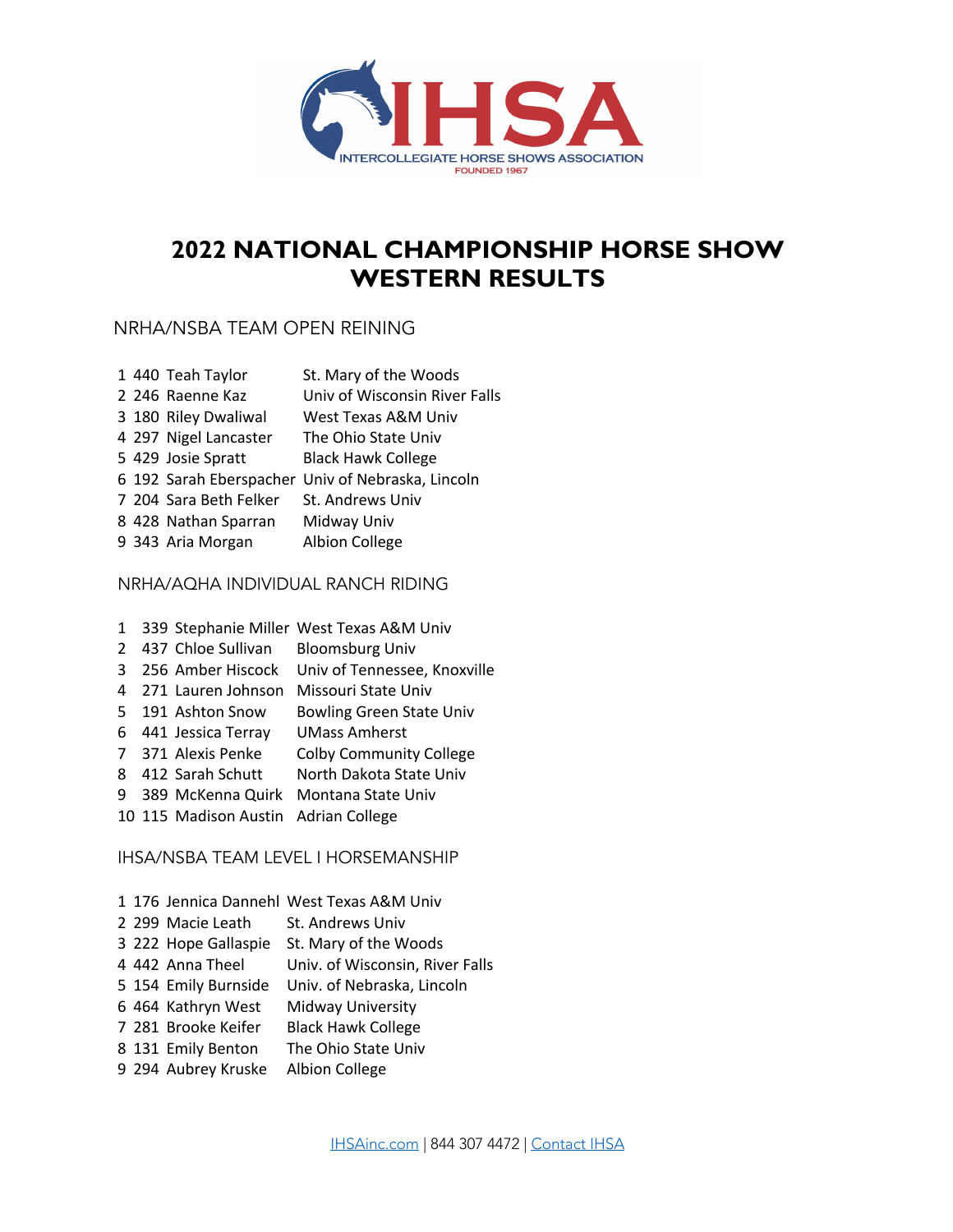

#### IHSA/AQHA INDIVIDUAL OPEN HORSEMANSHIP

- 481 Kamryn Woodard West Texas A&M Univ
- 2 204 Sara Beth Felker St. Andrews Univ
- 323 Jordan Martin Middle Tennessee State Univ
- 327 Ashley McClintock Slippery Rock Univ
- 290 Maria Kochel Univ of Findlay
- 343 Aria Morgan Albion College
- 298 Ciara Lawson Wilmington College
- 192 Sarah Eberspacher Univ of Nebraska, Lincoln
- 9 224 Lori Gerrbach Adrian College
- 287 Madeline Keyes Alfred State College

#### NRHA/AQHA OPEN REINING

- 323 Jordan Martin Middle Tennessee State Univ
- 428 Nathan Sparren Midway Univ
- 297 Nigel Lancaster The Ohio State Univ
- 180 Riley Dwaliwal West Texas A&M Univ
- 308 Michaela Long North Dakota State Univ
- 177 Faith Dantona Liberty Univ
- 287 Madeline Keyes Alfred State College
- 289 Ashton Knerr Univ of Findlay
- 445 Christian Toy Cal Poly State Univ
- 343 Aria Morgan Albion College

#### NRHA/NSBA TEAM RANCH RIDING

 355 Sydni Niles West Texas A&M Univ 406 Jordan Schauer Midway Univ 160 Autumn Cary Black Hawk College 243 Sydney Hill Univ of Wisconsin, River Falls 458 Robert Warwick Albion College 383 Megan Pokorny Univ of Nebraska, Lincoln 351 Erin Murray The Ohio State Univ 217 Victoria Garvin St. Andrews Univ 318 Megan Manlief St. Mary of the Woods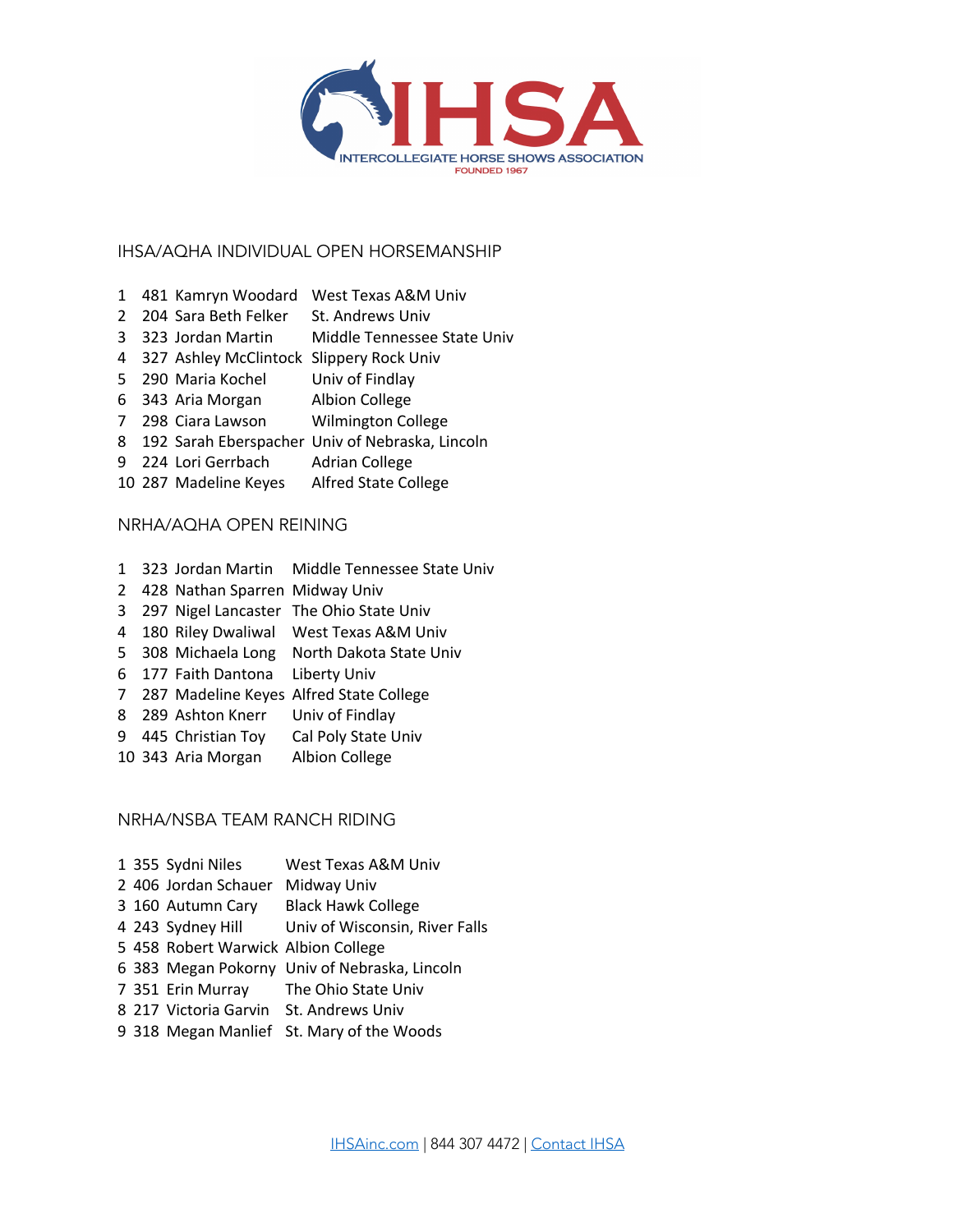

## ALUMNI HORSEMANSHIP

|  | 1 232 Eleanor Harowicz Moravian College |                                            |
|--|-----------------------------------------|--------------------------------------------|
|  | 2 223 Lily Germano                      | Cazenovia College                          |
|  | 3 258 James Hobbie                      | Univ of Delaware                           |
|  |                                         | 4 324 Tammy Cranouski Westfield State Univ |
|  | 5 169 Joanne Coniglio                   | Delaware Valley Univ                       |
|  | 6 151 Rachel Bunner                     | Western Kentucky Univ                      |
|  | 7 293 Kathryn Kraft                     | St. Mary of the Woods                      |
|  | 8 142 Elliot Brinker                    | <b>Albion College</b>                      |
|  | 9 236 Kaylee Hayes                      | Middle Tennessee State Univ                |
|  |                                         |                                            |

#### IHSANSBA TEAM BEGINNER HORSEMANSHIP

|  | 1 109 Kyle Anders                                | The Ohio State Univ            |
|--|--------------------------------------------------|--------------------------------|
|  | 2 301 Hannah Lamay                               | <b>Black Hawk College</b>      |
|  | 3 422 Jocylen Smith                              | Midway Univ                    |
|  | 4 219 Jolee Gehrke                               | Univ of Wisconsin, River Falls |
|  | 5 461 Sal "Grant" Washington West Texas A&M Univ |                                |
|  | 6 146 Emily Brooks                               | <b>Albion College</b>          |
|  | 7 133 Mary Steven Blackmon St. Andrews Univ      |                                |
|  | 8 361 Hadley Olsen                               | Univ of Nebraska, Lincoln      |
|  | 9 186 Abigail Drake                              | St. Mary of the Woods          |
|  |                                                  |                                |

#### IHSA/NSBA TEAM LEVEL II

|    | 1. 351 | Erin Murray           | The Ohio State University           |
|----|--------|-----------------------|-------------------------------------|
|    | 2. 160 | Autumn Cary           | <b>Black Hawk College</b>           |
|    | 3. 383 | Megan Pokorny         | University of Nebraska Lincoln      |
|    | 4. 285 | Cali Kerns            | <b>Albion College</b>               |
|    | 5. 450 | <b>Kassidy Turner</b> | Midway College                      |
|    | 6. 217 | Victoria Garvin       | St. Andrews University              |
|    | 7. 243 | Sydney Hill           | University of Wisconsin River Falls |
| 8. | 480    | Grace Wolfington      | West Texas A & M                    |
|    | 9. 318 | Megan Manlief         | St Mary's of the Woods College      |
|    |        |                       |                                     |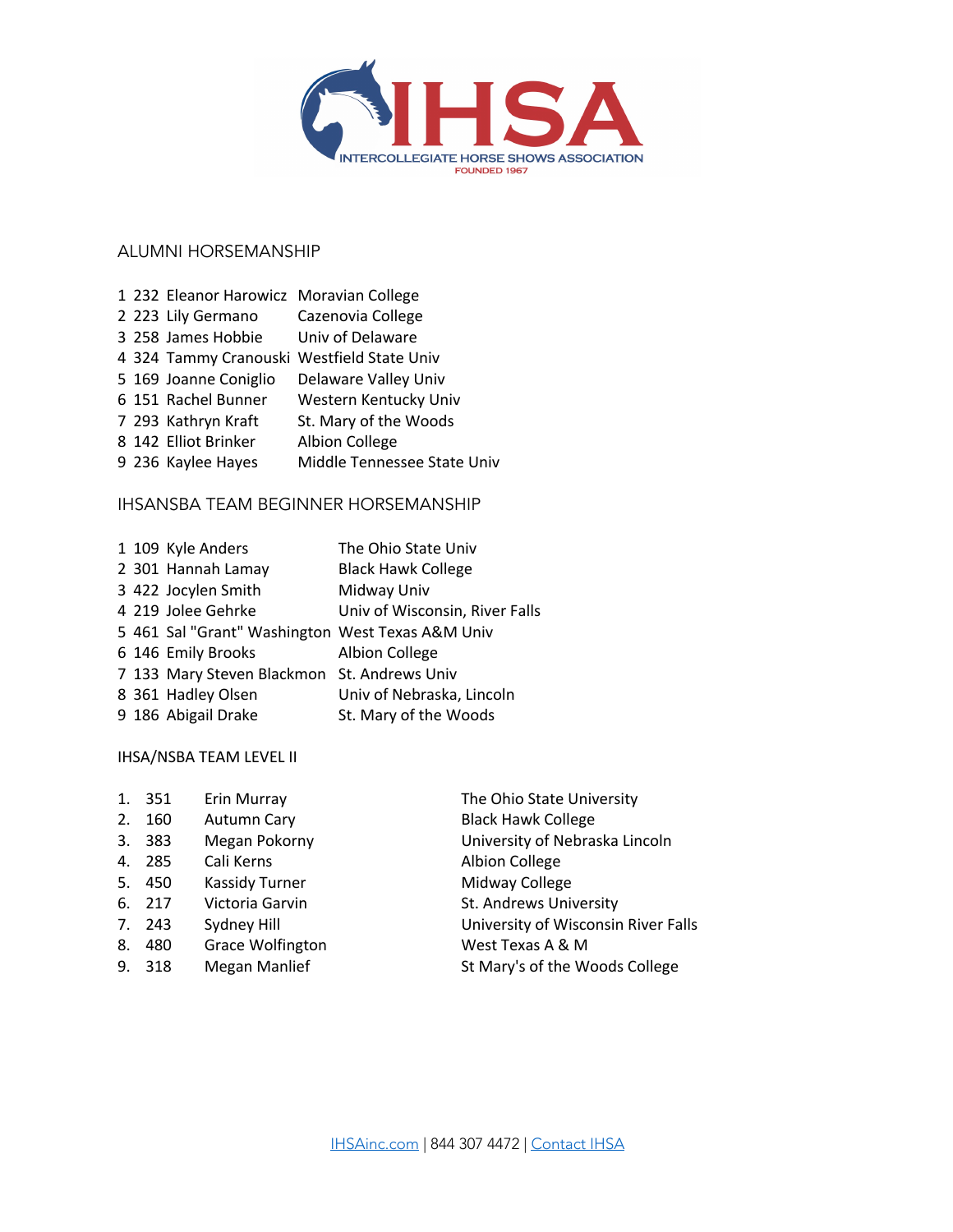

#### IHSA/NSBA TEAM ROOKIE HORSEMANSHIP

| 1. | 397 | Lily Roman                |
|----|-----|---------------------------|
| 2. | 187 | Jessica Drown             |
| 3. | 149 | <b>Haley Bucher</b>       |
| 4. | 272 | <b>Emily Jones</b>        |
| 5. | 421 | Jenna Smith               |
| 6. | 449 | Sadie Tullock             |
| 7. | 384 | <b>Ashley Polson</b>      |
| 8. | 234 | Sabrina Hart              |
| ⌒  | ີ່  | مطمعة فالمتحاربة فالمراجع |

St. Andrews University The Ohio State University **Black Hawk College** University of Nebraska Lincoln Albion College Midway University West Texas A & M University of Wisconsin River Falls 9. 337 Kaylee Meehan St. Mary of the Woods College

#### **IHSA/AQHA INDIVIDUAL LEVEL II HORSEMANSHIP**

| ı. | 200 | Sara Eveleigh |
|----|-----|---------------|
|    |     |               |

- 2. 444 Kaylee Tingle Midway University
- 
- 
- 5. 181 Jordan Dillenbeck Middle Tennessee State
- 6. 139 Jerica Bozio St. Andrews University
- 7. 424 Rette Solomon Berry College
- 
- 9. 339 Stephanie Miller West Texas A & M
- 10. 107 Danielle Althouse University of Florida
- Cazenovia College 3. 127 Caroline Barthel Grand Valley State University 4. 376 Paige Pierson University of Deleware Valley 8. 106 Libby Alders **Exercise State State Constructs** University of Wisconsin Rive Falls

#### IHSA/AQHA INDIVIDUAL ROOKIE HORSEMANSHIP

- 1. 212 Macy French West Texas A & M
- 
- 3. 409 Elli Schroll University of Findlay
- 
- 
- 6. 310 Dalton Louthan St. Andrews University
- 
- 8. 166 Morgan Clinesmith Colby Community College
- 
- 10. 261 Ashley Howard Willington College
- 2. 284 Shannon Kennedy Middle Tennessee State University 4. 141 Louann Branunwalde Middle Tennessee State University 5. 442 Anna Theel University of Wisconsin River Falls 7. 167 Taylor Cloer North Carolina State University 9. 227 Andrea Robinson Morehead State University